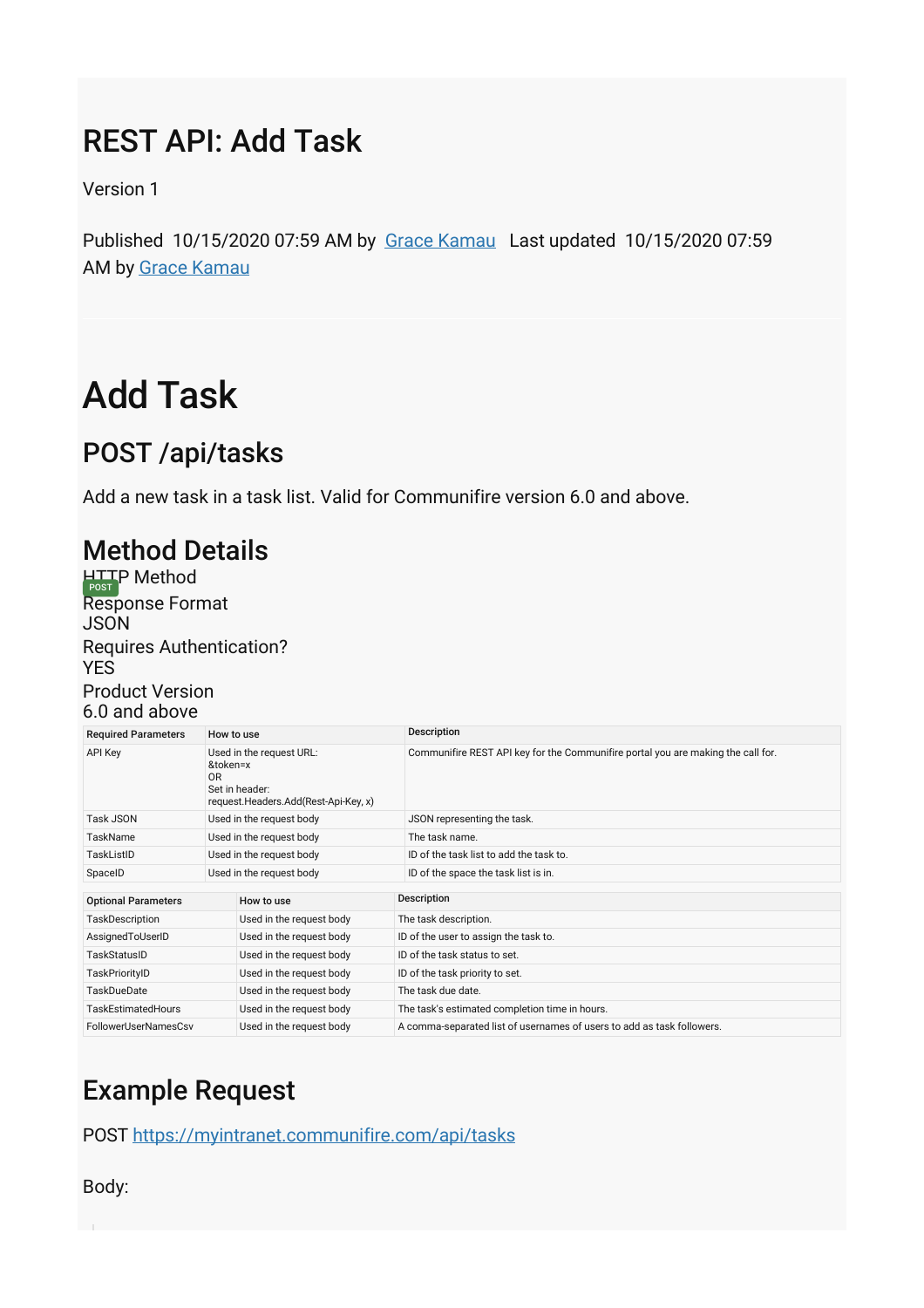```
{
    "TaskName": "Prepare benefits package",
   "TaskDescription": "Prepare benefits package for the new hires",
   "AssignedToUserID": 641,
   "TaskListID": 572,
   "TaskStatusID": 2389,
   "TaskPriorityID": 1667,
   "SpaceID": 285,
   "TaskDueDate": "9/5/2020",
   "TaskEstimatedHours": 2,
   "FollowerUserNamesCsv": "jenny,alice"
}
```
#### Example Response

Task JSON object is returned as ResponseData.

```
{
    "IsError": false,
    "ResponseMessage": "Your new task has been created.",
    "ResponseData": {
       "TaskID": 576,
       "TaskName": "Prepare benefits package",
       "TaskDescription": "Prepare benefits package for the new hires",
       "IssueDescriptionUnprocessed": "Prepare benefits package for the new hires",
       "TaskSortOrder": 0,
       "TaskListID": 572,
       "IsCompleted": false,
       "SpaceID": 285,
       "AssignedToUserID": 641,
       "TaskDueDate": "2020-09-05T00:00:00",
       "PastDue": false,
       "AssignedToUserDisplayName": "Alexis Fox",
       "TaskStatusTypeID": 0,
       "TaskStatusID": 2389,
       "TaskPriorityID": 1667,
       "DateCreated": "2020-09-03T22:45:30.2139042Z",
       "ReportedByUserID": 641,
       "DateUpdated": "2020-09-03T22:45:30.2139042Z",
       "FollowerUserNamesCsv": "jenny,alice",
       "ReferencedEntityID": 0,
       "ReferencedEntityType": 0,
       "TaskEstimatedHours": 2,
       "TaskURL": "/spaces/285/human-resources/tasks?&taskid=576",
       "TenantID": 0
    }
}
```